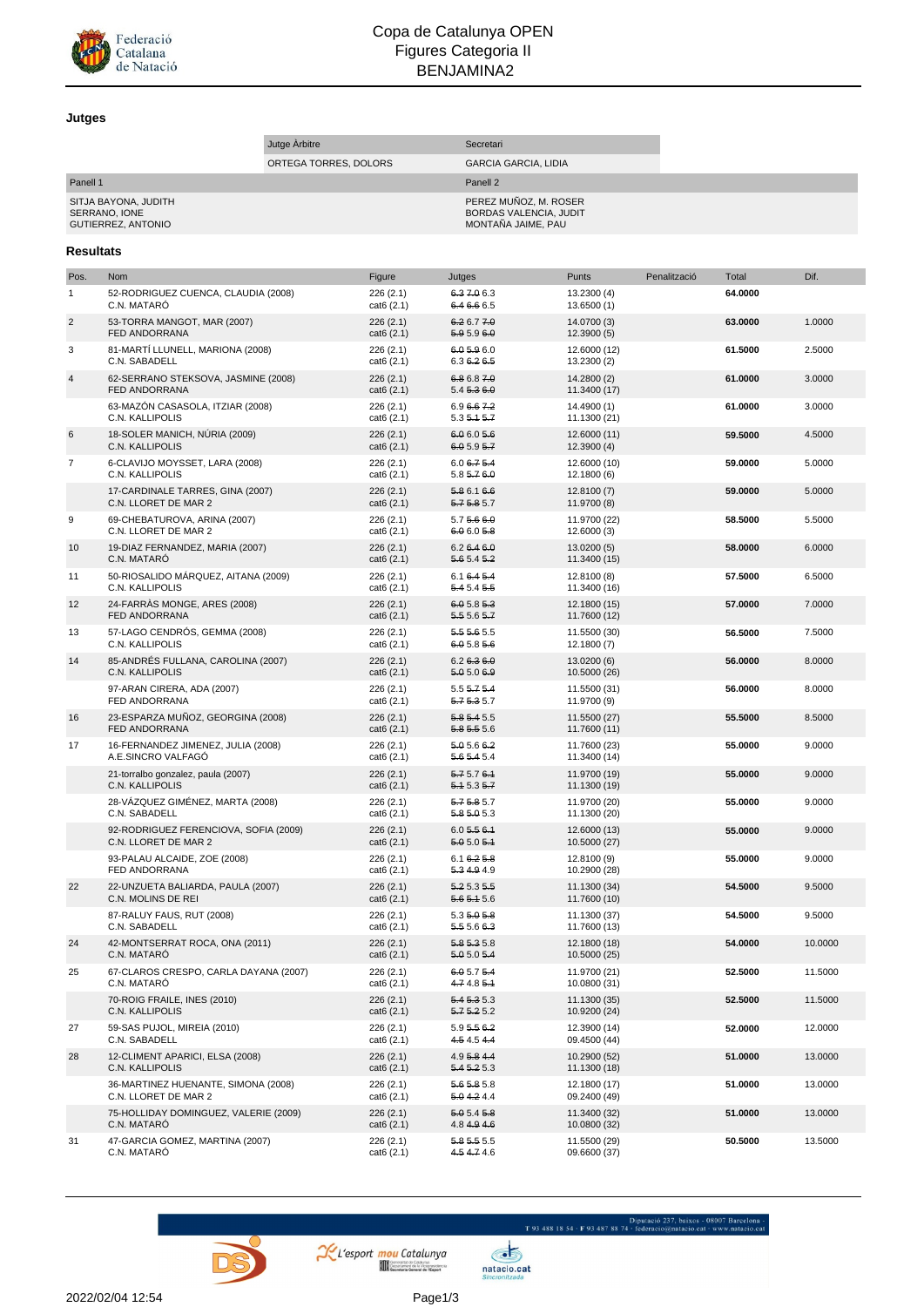

## Copa de Catalunya OPEN Figures Categoria II BENJAMINA2

| Pos. | Nom                                                               | Figure                  | Jutges                          | Punts                        | Penalització | Total   | Dif.    |
|------|-------------------------------------------------------------------|-------------------------|---------------------------------|------------------------------|--------------|---------|---------|
| 32   | 33-GONZALEZ CASCALES, AINARA (2008)<br>C.N. LLORET DE MAR 2       | 226(2.1)<br>cat6 (2.1)  | 5.555.2<br>$4.54 + .84.2$       | 11.5500 (28)<br>09.4500 (42) |              | 50.0000 | 14.0000 |
| 33   | 9-BELLOCQ ZAMORA, SELENA (2008)<br>FED ANDORRANA                  | 226 (2.1)<br>cat6 (2.1) | 5.3 5.3 5.5<br>4.64.64.8        | 11.1300 (33)<br>09.6600 (36) |              | 49.5000 | 14.5000 |
|      | 13-CASTRO ROMO, FRANCESCA (2009)<br>C.N. LLORET DE MAR 2          | 226(2.1)<br>cat6 (2.1)  | 5.55.45.5<br>4.4 4.4 4.4        | 11.5500 (26)<br>09.2400 (46) |              | 49.5000 | 14.5000 |
|      | 20-GRAELLS MONSALVE, LEIRE (2009)<br>C.N. SABADELL                | 226 (2.1)<br>cat6 (2.1) | 5.15.34.7<br>4.8 4.7 5.0        | 10.7100 (41)<br>10.0800 (29) |              | 49.5000 | 14.5000 |
|      | 48-MITRYUKOVA, SOFIA (2009)<br>C.N. MATARÓ                        | 226(2.1)<br>cat6(2.1)   | $4.75 + 0.45$<br>5.45.15.2      | 09.8700 (59)<br>10.9200 (23) |              | 49.5000 | 14.5000 |
| 37   | 58-NOCETE MARTIN, CLARA (2009)<br>C.N. LLORET DE MAR 2            | 226 (2.1)<br>cat6 (2.1) | 5.0 5.6 5.2<br>4.6 4.8 4.0      | 10.9200 (40)<br>09.6600 (38) |              | 49.0000 | 15.0000 |
|      | 80-Valdivieso Garres, Irene (2009)<br>C.N. SABADELL               | 226(2.1)<br>cat6 (2.1)  | 5.04.75.9<br>4.9 3.8 4.8        | 10.5000 (50)<br>10.0800 (33) |              | 49.0000 | 15.0000 |
| 39   | 4-FRANSEN REVERTER, SOFÍA (2008)<br>C.N. KALLIPOLIS               | 226(2.1)<br>cat6 (2.1)  | 4.55.05.3<br>4.4 4.7 4.8        | 10.5000 (46)<br>09.8700 (34) |              | 48.5000 | 15.5000 |
|      | 29-GOMEZ SORIANO, HELENA (2007)<br>C.N. MOLINS DE REI             | 226(2.1)<br>cat6 (2.1)  | 5.05.06.5<br>4.7 4.6 4.7        | 10.5000 (47)<br>09.8700 (35) |              | 48.5000 | 15.5000 |
|      | 71-SAGARRA PESQUEIRA, BLANCA (2008)<br>C.N. KALLIPOLIS            | 226 (2.1)<br>cat6 (2.1) | 5.65.14.8<br>4.6445.0           | 10.7100 (44)<br>09.6600 (39) |              | 48.5000 | 15.5000 |
| 42   | 25-ALVAREZ BONILLA, NOA (2010)<br>C.N. SABADELL                   | 226(2.1)<br>cat6(2.1)   | 5.25.25.8<br>4.44.45.0          | 10.9200 (38)<br>09.2400 (48) |              | 48.0000 | 16.0000 |
|      | 31-IGLESIAS TEIXIDO, LISEL (2007)<br>C.N. MATARÓ                  | 226 (2.1)<br>cat6 (2.1) | 5.45.95.8<br>3.73.84.4          | 12.1800 (16)<br>07.9800 (68) |              | 48.0000 | 16.0000 |
|      | 44-ONANDIA RUBIO, LUCIA (2010)<br>C.N. KALLIPOLIS                 | 226(2.1)<br>cat6 (2.1)  | $5.25 - 5.6$<br>$4.0$ 3.9 $4.3$ | 11.7600 (24)<br>08.4000 (61) |              | 48.0000 | 16.0000 |
|      | 79-GEROSA PRIOR, MARTINA (2008)<br>C.N. LLORET DE MAR 2           | 226 (2.1)<br>cat6 (2.1) | 5.35.66.0<br>3.74.04.5          | 11.7600 (25)<br>08.4000 (65) |              | 48.0000 | 16.0000 |
|      | 94-BIOSCA SEUMA, TERESA (2008)<br>C.N. LLEIDA                     | 226 (2.1)<br>cat6 (2.1) | 4.8 5.0 5.7<br>4.6 5.1 4.4      | 10.5000 (51)<br>09.6600 (41) |              | 48.0000 | 16.0000 |
| 47   | 3-ZAPATA BRICEÑO, NICOLE MAYAURI (2009)<br>C.N. MATARÓ            | 226 (2.1)<br>cat6 (2.1) | 4.74.04.3<br>5.5 5.0 5.2        | 09.0300 (70)<br>10.9200 (22) |              | 47.5000 | 16.5000 |
| 48   | 30-FERNANDEZ HERNANDO, LAURA (2011)<br>C.N. SABADELL              | 226(2.1)<br>cat6 (2.1)  | 5.45.15.0<br>4.34.34.3          | 10.7100 (42)<br>09.0300 (52) |              | 47.0000 | 17.0000 |
| 49   | 1-CASAS MONTEJO, MARIONA (2009)<br>FED ANDORRANA                  | 226 (2.1)<br>cat6 (2.1) | 5.0 4.8 5.4<br>4.64.44.3        | 10.5000 (45)<br>09.0300 (51) |              | 46.5000 | 17.5000 |
|      | 73-BATEY, ELIA (2009)<br>C.N. LLORET DE MAR 2                     | 226(2.1)<br>cat6 (2.1)  | $5.35 - 25.6$<br>4.04.04.7      | 11.1300 (36)<br>08.4000 (63) |              | 46.5000 | 17.5000 |
| 51   | 39-GODÍNEZ PALACIOS, DANAE (2009)<br>C.N. SABADELL                | 226 (2.1)<br>cat6 (2.1) | 4.75.25.0<br>$4.24 + 04 + 6$    | 10.5000 (48)<br>08.8200 (57) |              | 46.0000 | 18.0000 |
|      | 46-DE PABLO VELOSO, NEREA (2009)<br><b>FED ANDORRANA</b>          | 226(2.1)<br>cat6 (2.1)  | 4.54.74.7<br>4.54347            | 09.8700 (58)<br>09.4500 (43) |              | 46.0000 | 18.0000 |
|      | 51-Arenas Pedró, Judith (2007)<br>C.N. LLEIDA                     | 226 (2.1)<br>cat6 (2.1) | 5.05.45.2<br>4.0 4.0 4.5        | 10.9200 (39)<br>08.4000 (62) |              | 46.0000 | 18.0000 |
|      | 68-DIAZ LOPEZ, EMMA (2009)<br>C.N. LLORET DE MAR 2                | 226(2.1)<br>cat6 (2.1)  | 5.64.937<br>4.04.443            | 10.2900 (53)<br>09.0300 (53) |              | 46.0000 | 18,0000 |
|      | 82-LLORENTE FERNANDEZ, MAR (2010)<br>C.N. MATARO                  | 226 (2.1)<br>cat6 (2.1) | 4.4 4.6 4.7<br>4.6 4.6 5.4      | 09.6600 (63)<br>09.6600 (40) |              | 46.0000 | 18.0000 |
| 56   | 5-FONT DEL POZO, ABRIL (2008)<br>C.N. SABADELL                    | 226 (2.1)<br>cat6(2.1)  | 4.64742<br>4.4 4.3 4.6          | 09.6600 (62)<br>09.2400 (45) |              | 45.0000 | 19.0000 |
|      | 43-SORIANO RAMIREZ, ENYA (2009)<br>C.N. MATARÓ                    | 226 (2.1)<br>cat6 (2.1) | 5.05.45.0<br>4.4 4.0 4.0        | 10.5000 (49)<br>08.4000 (60) |              | 45.0000 | 19.0000 |
| 58   | 37-VAN UIJTREGT QUERALT, NIENKE (2009)<br>C.N. KALLIPOLIS         | 226 (2.1)<br>cat6 (2.1) | 4.8 4.5 4.3<br>$4.54.44 +$      | 09.4500 (65)<br>09.2400 (50) |              | 44.5000 | 19.5000 |
| 59   | 90-CASTELLON ARGUEDAS, NOA (2008)<br>A.E.SINCRO VALFAGÓ           | 226 (2.1)<br>cat6 (2.1) | 5.04.64.8<br>$4.0$ $3.8$ $5.4$  | 10.0800 (57)<br>08.4000 (66) |              | 44.0000 | 20.0000 |
| 60   | 7-PUIGDEMONT ASENSIO, MIREIA (2010)<br>C.N. LLORET DE MAR 2       | 226 (2.1)<br>cat6 (2.1) | 4.44.84.0<br>4.04.24.5          | 09.2400 (67)<br>08.8200 (55) |              | 43.0000 | 21.0000 |
|      | 27-ESCOBAR DORADO, SARA (2010)<br>C.N. MATARÓ                     | 226 (2.1)<br>cat6 (2.1) | 3.8 4.6 3.8<br>4.4 4.8 5.1      | 07.9800 (77)<br>10.0800 (30) |              | 43.0000 | 21.0000 |
| 62   | 54-KUZNIATSOVA KUZNIATSOVA, MIRIAM (2009)<br>C.N. LLORET DE MAR 2 | 226(2.1)<br>cat6 (2.1)  | 4.7 4.5 5.7<br>3.84.23.3        | 09.8700 (60)<br>07.9800 (69) |              | 42.5000 | 21.5000 |
|      | 56-GIRÓ PUIGDOLLERS, BLANCA (2008)<br>C.N. KALLIPOLIS             | 226 (2.1)<br>cat6 (2.1) | 5.04.74.8<br>3.73.83.6          | 10.0800 (55)<br>07.7700 (71) |              | 42.5000 | 21.5000 |
|      | 77-NARANJO CISNEROS, XENIA (2010)<br>C.N. KALLIPOLIS              | 226(2.1)<br>cat6(2.1)   | 4.55553.7<br>4.0 4.0 4.4        | 09.4500 (66)<br>08.4000 (64) |              | 42.5000 | 21.5000 |
| 65   | 41-BAGUÉS ROSADO, ADRIANA (2011)<br>C.N. MATARÓ                   | 226 (2.1)<br>cat6 (2.1) | 3.94.45.3<br>4.04.04.7          | 09.2400 (68)<br>08.4000 (59) |              | 42.0000 | 22.0000 |
| 66   | 64-AGUILAR LAGE, JÚLIA (2010)<br>C.N. MATARÓ                      | 226(2.1)<br>cat6 (2.1)  | 4.64.85.3<br>3.53.83.5          | 10.0800 (56)<br>07.3500 (72) |              | 41.5000 | 22.5000 |
|      | 83-POLO DELGADO, MÍRIAM (2010)<br>C.N. SABADELL                   | 226 (2.1)<br>cat6 (2.1) | 3.74.24.0<br>4.5 4.2 4.3        | 08.4000 (76)<br>09.0300 (54) |              | 41.5000 | 22.5000 |
| 68   | 10-FÍGOLS VÁZQUEZ, IVET (2011)<br>C.N. MATARÓ                     | 226(2.1)<br>cat6(2.1)   | $4.24 + 63.8$<br>4.04.04.3      | 08.8200 (71)<br>08.4000 (58) |              | 41.0000 | 23.0000 |





 $\begin{minipage}{.45\textwidth} \begin{minipage}{.45\textwidth} \begin{tabular}{l} \bf{Diputació 237, baixos - 08007 Bareelona \\ \bf{Diputació Gintació Gintació G.} \end{tabular} \end{minipage} \vspace{-.5cm} \end{minipage}$ 

natacio.cat